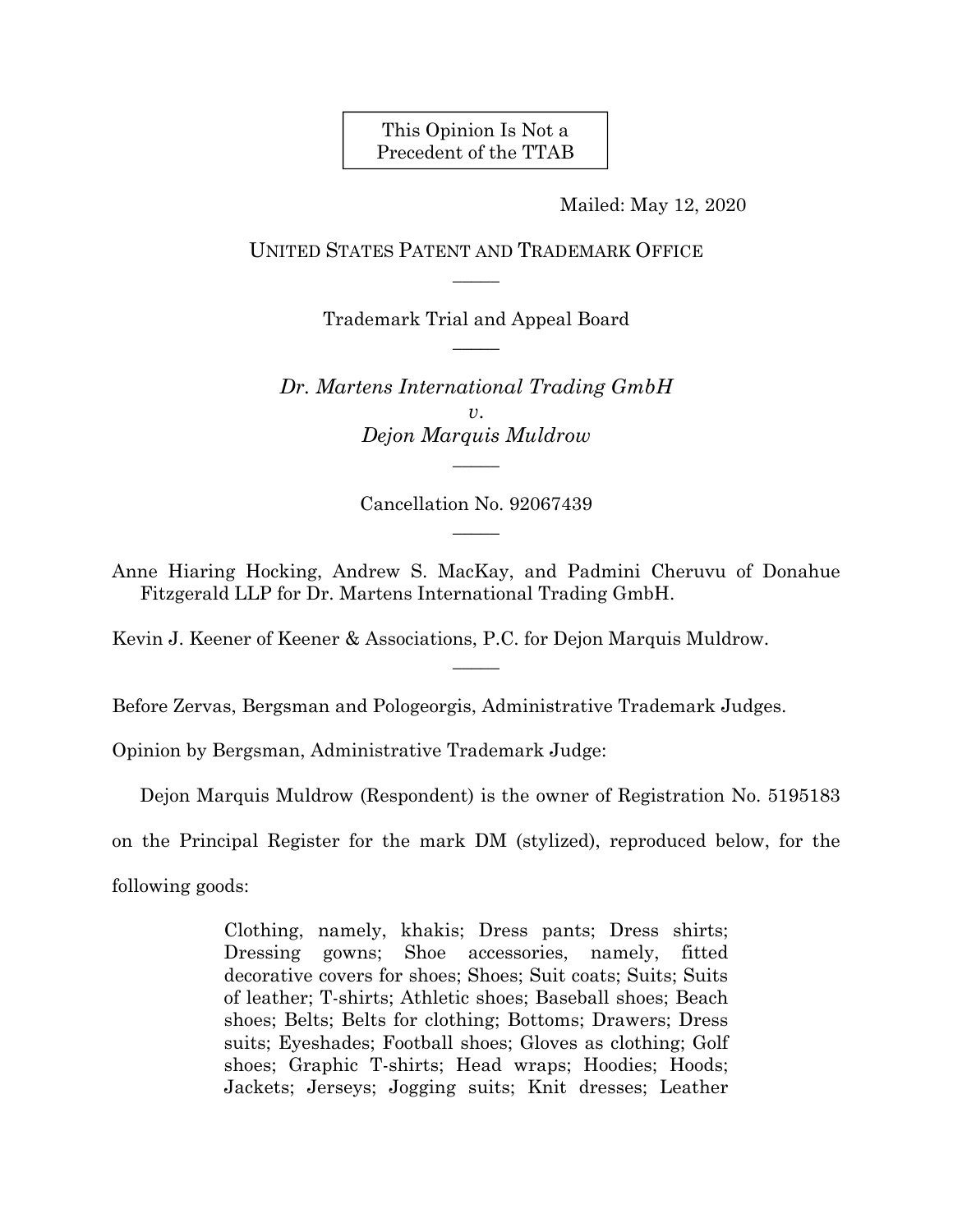$\overline{a}$ 

shoes; Leather belts; Men's dress socks; Men's suits; Men's suits, women's suits; Pocket squares; Pockets for clothing; Rubber shoes; Running shoes; Running suits; Short sets; Short-sleeved or long-sleeved t-shirts; Sports shoes; Swim suits; Tennis shoes; Ties; Tops; Track suits; Training suits; Wristbands, in International Class 25.1



According to the description of the mark set forth in the registration, "[t]he mark consists of the stylized letters 'D' and 'M' connected together."

Dr. Martens International Trading GmbH (Petitioner) has filed a Petition to Cancel Respondent's registration on the grounds of likelihood of confusion, Respondent's underlying application is void ab initio because Respondent had not used the mark when he filed his use-based application, fraud, and for partial cancellation to restrict the registration under Section 18 of the Trademark Act, 15 U.S.C. § 1068, because Respondent is not using his mark to identify shoes.

Respondent, in his Answer, denied the salient allegations in the Petition for Cancellation. As an affirmative defense, Respondent pleaded laches. Because

<sup>1</sup> Registered May 2, 2017. On September 18, 2016, Respondent filed the underlying application under Section 1(a) of the Trademark Act, 15 U.S.C. § 1051(a), based on Respondent's claim of first use of his mark anywhere as of May 17, 2010, and first use of his mark in commerce as of March 3, 2013.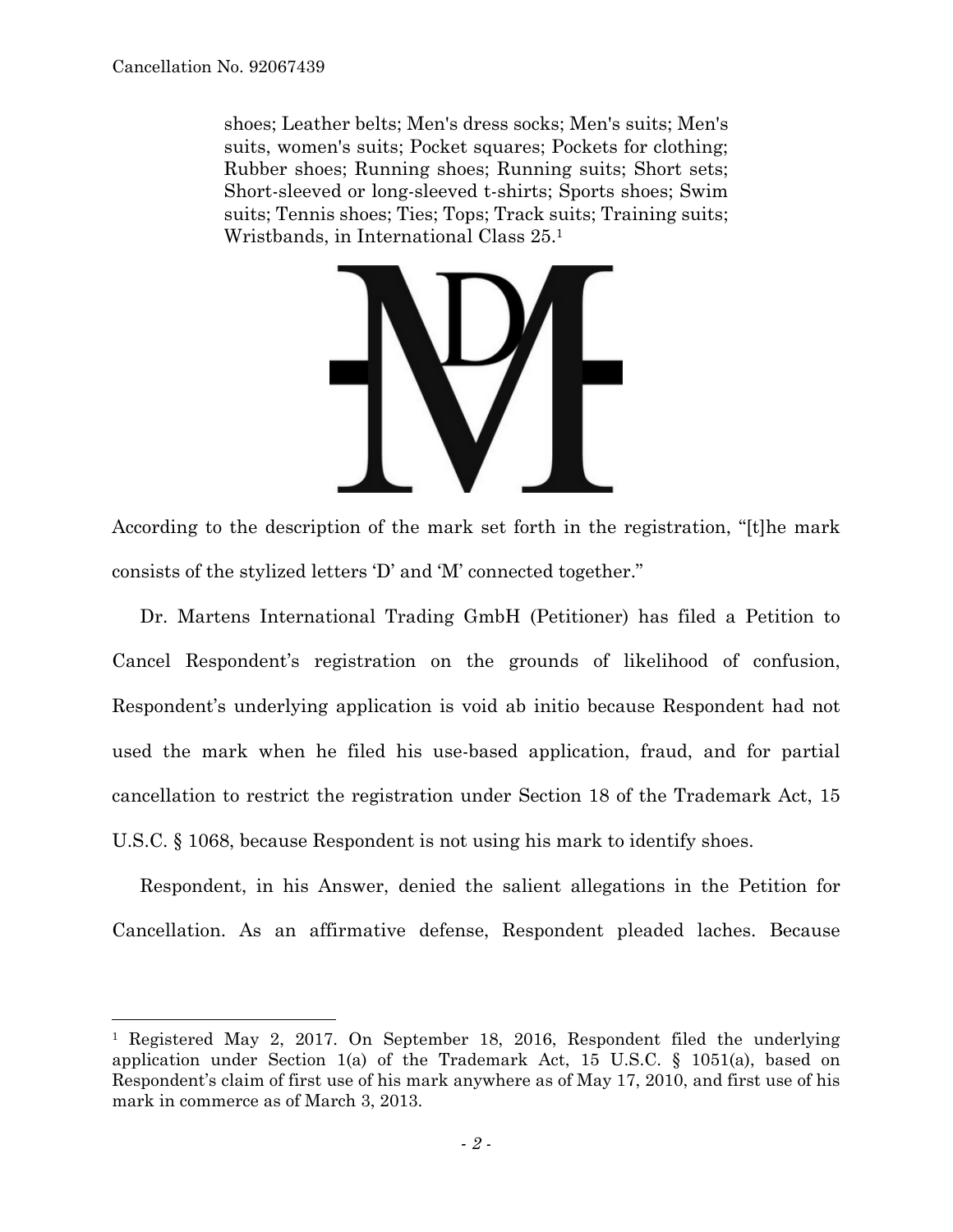Respondent did not pursue the affirmative defense, either by motion or in his brief, Respondent has waived it. *Harry Winston, Inc. and Harry Winston S.A. v. Bruce Winston Gem Corp.,* 111 USPQ2d 1419, 1422 (TTAB 2014); *Research in Motion Ltd. v. Defining Presence Mktg. Grp. Inc.*, 102 USPQ2d 1187, 1189-90 (TTAB 2012); *Swiss Watch Int'l Inc. v. Fed'n of the Swiss Watch Indus.*, 101 USPQ2d 1731, 1734 n.4 (TTAB 2012).2

I. The Record

l

Both parties filed numerous objections.<sup>3</sup> Because a cancellation proceeding is akin to a bench trial, the Board is capable of assessing the proper evidentiary weight to be accorded the testimony and evidence, taking into account the imperfections surrounding the admissibility of such testimony and evidence. As necessary and appropriate, we will point out any limitations in the evidence or otherwise note that we cannot rely on the evidence in the manner sought. We have considered all of the testimony and evidence introduced into the record. In doing so, we have kept in mind the various objections the parties have raised and we have accorded whatever probative value the subject testimony and evidence merit. *See Luxco, Inc. v. Consejo* 

<sup>2</sup> Respondent also pleaded as purported affirmative defenses that Petitioner failed to state a claim upon which relief can be granted, Petitioner lacks standing, and that there is no likelihood of confusion. Insofar as Respondent neither filed a formal motion to dismiss for failure to state a claim during the interlocutory phase of this proceeding, nor argued this asserted affirmative defense in its brief, we hold Respondent waived its laches affirmative defense. *Alcatraz Media, Inc. v. Chesapeake Marine Tours Inc.*, 107 USPQ2d 1750, 1753 n.6 (TTAB 2013), *aff'd mem*., 565 F. App'x 900 (Fed. Cir. 2014). The remaining defenses are not true affirmative defenses but mere amplifications of Respondent's denials to the allegations in the petition to cancel.

<sup>3</sup> Petitioner's Separate Statement of Objections (32 TTABVUE 21-27); Respondent's Separate Statement of Objections (33 TTABVUE 18-19).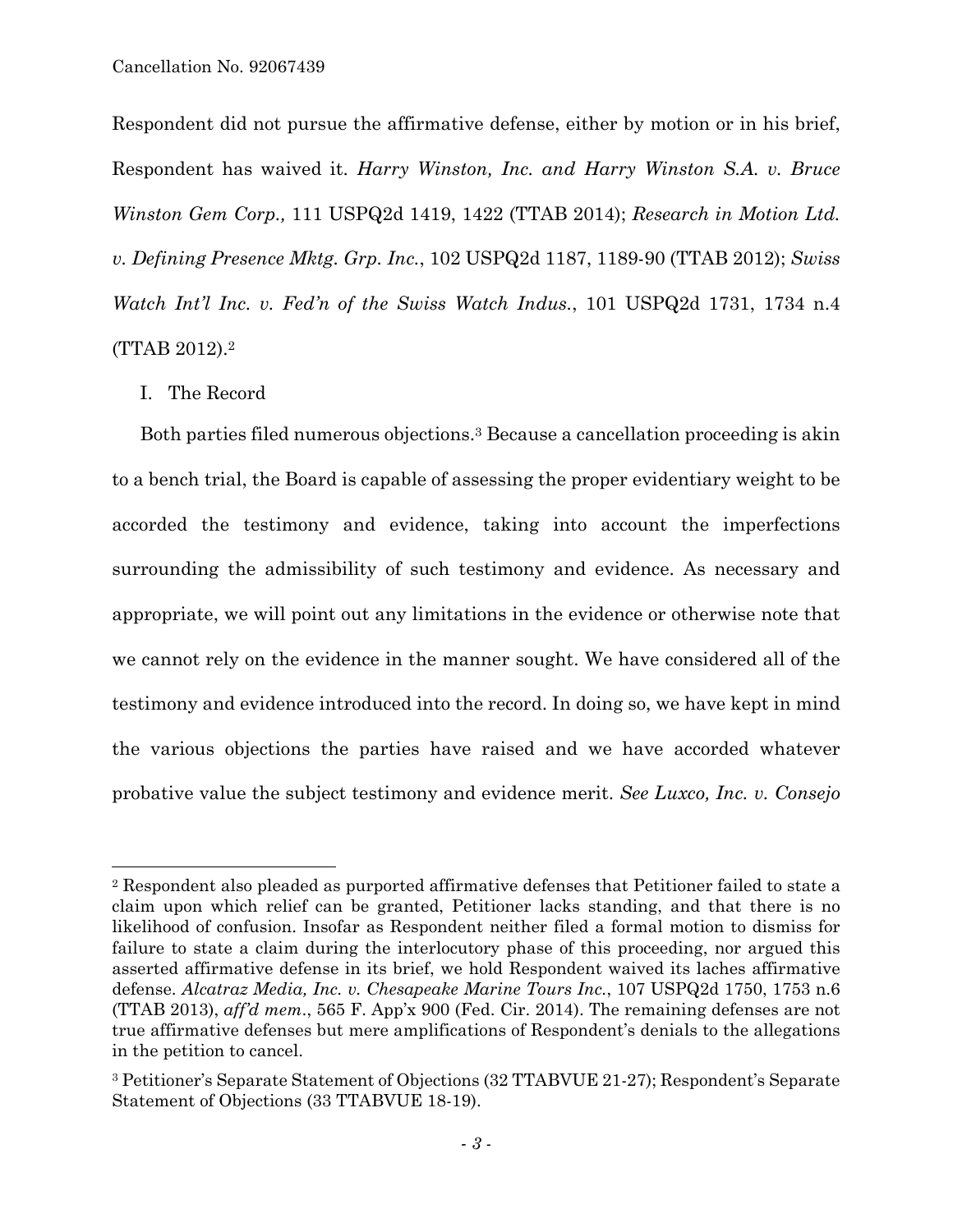*Regulador del Tequila, A.C.,* 121 USPQ2d 1477, 1479 (TTAB 1017), *appeal dismissed per stipulation,* No. 17-00345 (E.D. Va. August 24, 2017); *U.S. Playing Card Co. v. Harbro, LLC,* 81 USPQ2d 1537, 1540 (TTAB 2006). *See also Poly-America, L.P. v. Ill. Tool Works Inc.,* 124 USPQ2d 1508, 1510 (TTAB 2017) (where the objections refer to probative value rather than admissibility and the evidence that is subject to the objections is not outcome determinative, "we choose not to make specific rulings on each and every objection").

The record includes the pleadings, and pursuant to Trademark Rule 2.122(b), 37 C.F.R. § 2.122(b), Respondent's registration file. The parties introduced the testimony and evidence listed below:

- A. Petitioner's testimony and evidence.
	- 1. Notice of reliance on Respondent's responses to Petitioner's requests for admission (Exhibit 1);4
	- 2. Notice of reliance on Respondent's responses to Petitioner's interrogatories (Exhibit 2);5
	- 3. Notice of reliance on Respondent's responses to Petitioner's requests for production of documents (Exhibit 3);6

1

<sup>4 12</sup> TTABVUE 9-24.

<sup>5 12</sup> TTABVUE 26-124.

<sup>6 12</sup> TTABVUE 126-215. Respondent answered all the requests stating, "After a reasonable search, all responsive, non-privileged documents in Registrant's possession will be produced." Responses to a request for production of documents introduced through a notice of reliance are admissible solely for purposes of showing that a party has stated that there are no responsive documents; documents produced in response to the requests are generally not admissible by notice of reliance alone. Trademark Rule  $2.120(j)(3)(ii)$ , 37 C.F.R. § 2.120(j)(3)(ii); *see also City Nat'l Bank v. OPGI Mgmt. GP Inc./Gestion OPGI Inc.*, 106 USPQ2d 1668, 1674 n.10 (TTAB 2013) (responses to document production requests are admissible solely for purposes of showing that a party has stated that there are no responsive documents); *ShutEmDown Sports Inc. v. Lacy*, 102 USPQ2d 1036 n.7 (TTAB 2012) (written responses to document requests indicating that no documents exist may be submitted by notice of reliance); *Calypso Tech. Inc. v. Calypso Capital Mgmt. LP*, 100 USPQ2d 1213, 1217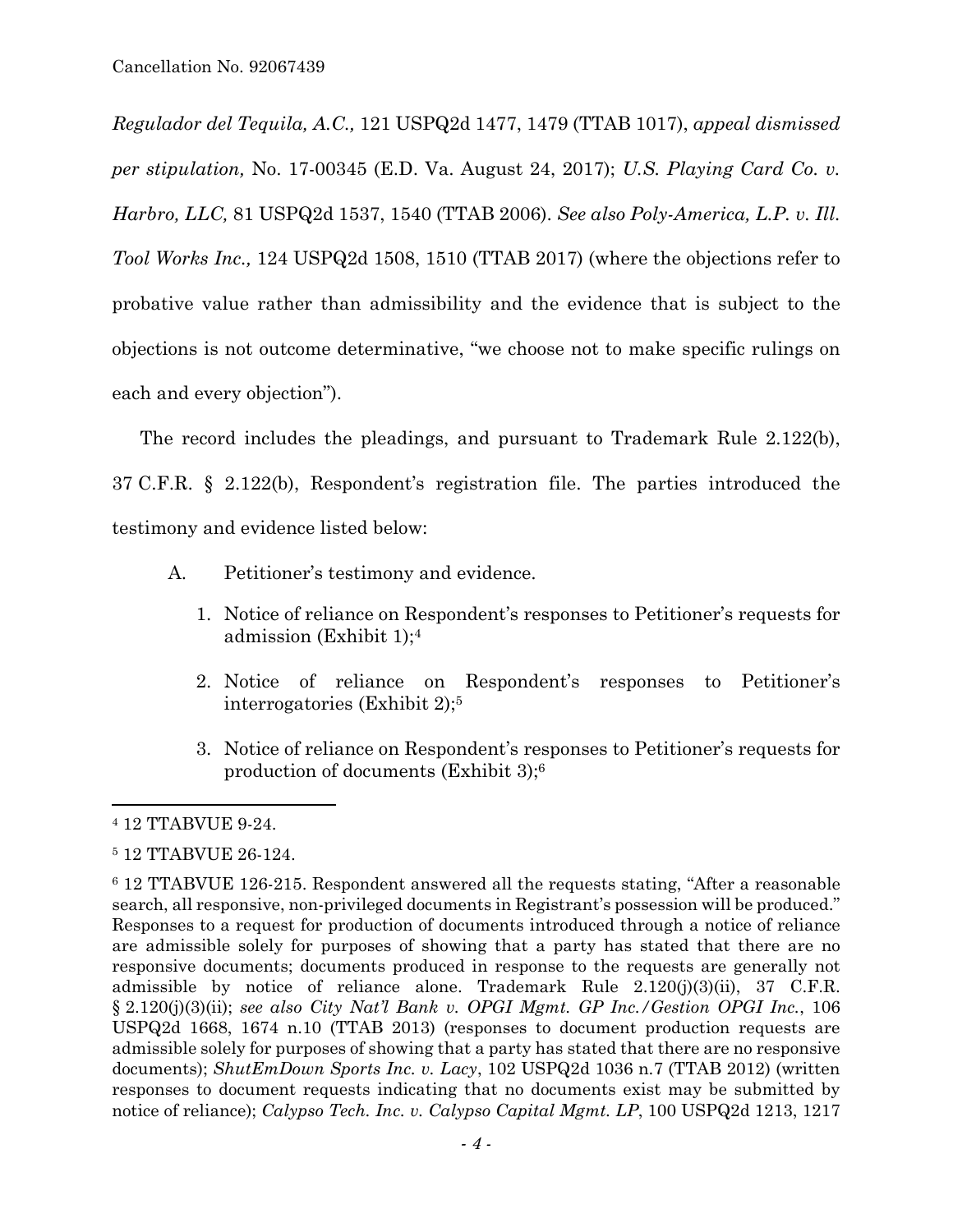- 4. Notice of reliance on screenshots of Respondent's website (Exhibit 4);7
- 5. Notice of reliance on screenshots of Respondent's Facebook account  $(Exhibit 5)$ ;<sup>8</sup>
- 6. Notice of reliance on screenshots of Respondent's Instagram account  $(Exhibit 6)$ :<sup>9</sup>
- 7. Notice of reliance on screenshots of Respondent's website from the Wayback Machine (Exhibit 7);10
- 8. Notice of reliance on screenshots of Respondent's Facebook and Instagram accounts that Respondent produced during discovery  $(Exhibit 8)$ ;<sup>11</sup>
- 9. Notice of reliance on a screenshot of Whois.com website for the domain name Dejonmarquis.com (Exhibit 9);12
- 10. Notice of reliance on a screenshot of Change.org (Exhibit 10);13
- 11. Notice of reliance on copies of Wikipedia entries purportedly regarding high fashion (Exhibit 11);<sup>14</sup>
- 12. Notice of reliance on copies of trademark applications and registrations that Respondent produced during discovery (Exhibit 12);15

 $\overline{a}$ 

- 13 12 TTABVUE 499-536.
- 14 13 TTABVUE 3-290 and 14 TTABVUE 3-53.
- 15 14 TTABVUE 55-144.

n.8 (TTAB 2011); *Nike Inc. v. Maher*, 100 USPQ2d 1018, 1020-21 n.2 (TTAB 2011); *Spirits Int'l B.V. v. S.S. Taris Zeytin Ve Zeytinyagi Tarim Satis Kooperatifleri Birligi*, 99 USPQ2d 1545, 1547-48 n.5 (TTAB 2011); *L.C. Licensing Inc. v. Berman*, 86 USPQ2d 1883 n.5 (TTAB 2008).

<sup>7 12</sup> TTABVUE 217-219. *See also* Petitioner's supplemental notice of reliance at 22 TTABVUE 5-6.

<sup>8 12</sup> TTABVUE 221-222. *See also* Petitioner's supplemental notice of reliance at 22 TTABVUE 8-10.

<sup>9 12</sup> TTABVUE 224. *See also* Petitioner's supplemental notice of reliance at 22 TTABVUE 12.

<sup>10 12</sup> TTABVUE 226-306.

<sup>11 12</sup> TTABVUE 308-493.

<sup>12 12</sup> TTABVUE 495-497.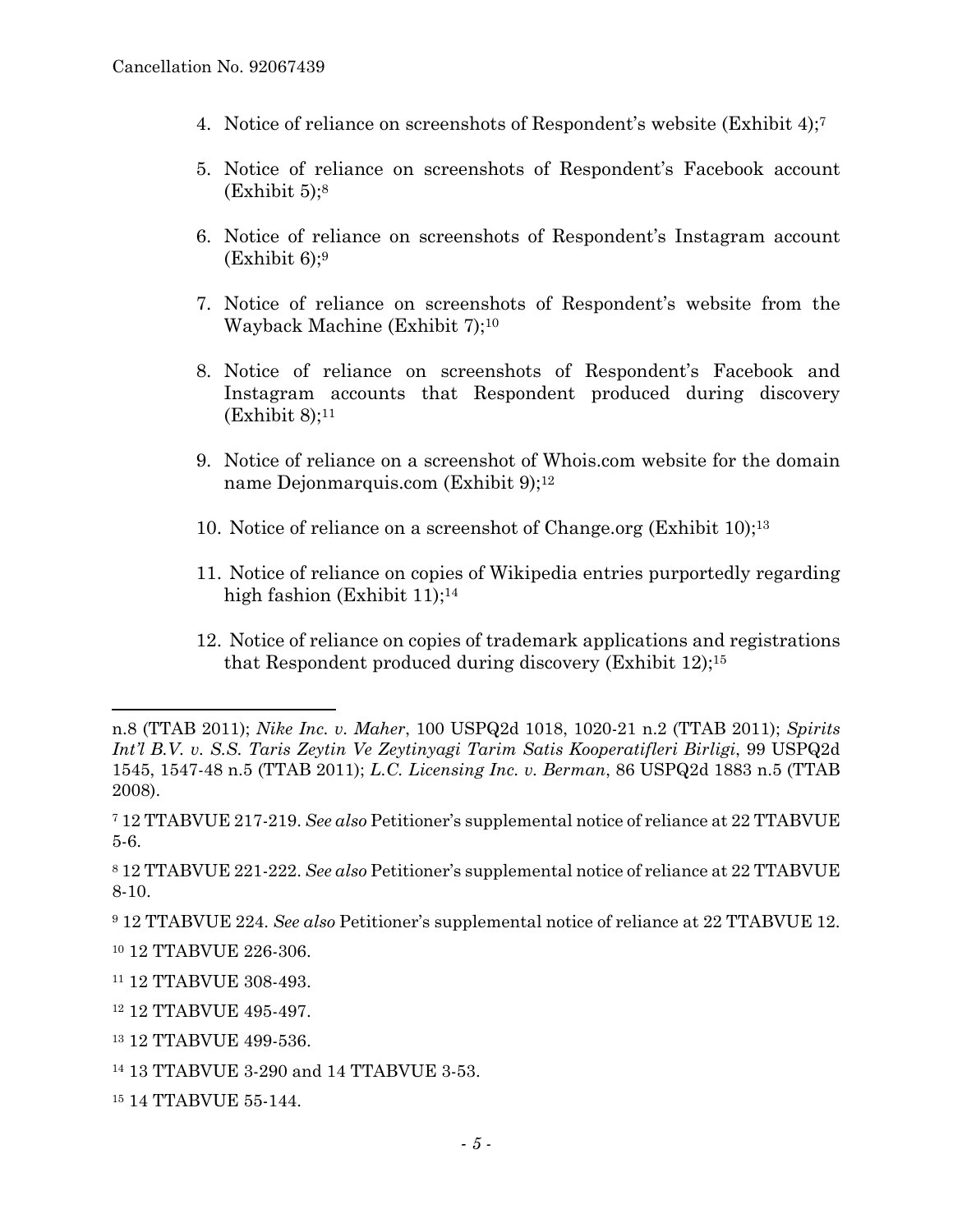- 13. Notice of reliance on the Wikipedia entry regarding Petitioner (Exhibit 13);16
- 14. Notice of reliance on a copy of Petitioner's website accessed November 11, 2018 produced by Respondent (Exhibit 14);17
- 15. Notice of reliance on a copies of articles regarding Petitioner (Exhibit 15);18
- 16. Notice of reliance on excerpts from Petitioner's Instagram and Facebook accounts accessed January 22, 2019 (Exhibit 16);19 and
- 17. Declaration of Padmini Cheruvu, one of Petitioner's attorneys, purportedly to introduce emails regarding discovery.20
- B. Respondent's testimony and evidence.
	- 1. Testimony declarations of third-party consumers;21
	- 2. Notice of reliance on screenshots from Respondent's website (Exhibits 1- 2 and  $9-10$ ;<sup>22</sup>
	- 3. Notice of reliance on screenshots from Respondent's Instagram account  $(Exhibits 3-4):^{23}$

## 16 14 TTABVUE 146-150.

l

<sup>17</sup> 14 TTABVUE 152-156. The excerpts from Petitioner's website are admissible under Trademark Rule  $2.122(e)(2)$ , 37 C.F.R. §  $2.122(e)(2)$  ("Internet materials may be admitted into evidence under a notice of reliance in accordance with paragraph (g) of this section, in the same manner as a printed publication in general circulation, so long as the date the internet materials were accessed and their source (e.g., URL) are provided."). They are not admissible via a notice of reliance as documents produced by Respondent in response to Petitioner's request for production of documents. *See* Trademark Rule 2.120(k)(3)(ii), 27 C.F.R. § 2.120(k)(3)(ii) ("A party that has obtained documents from another party through disclosure or under Rule 34 of the Federal Rules of Civil Procedure may not make the documents of record by notice of reliance alone, except to the extent that they are admissible by notice of reliance under the provisions of  $\S 2.122(e)$ .").

- 18 14 TTABVUE 158-179.
- 19 14 TTABVUE 181-197.
- 20 15 TTABVUE.
- 21 23, 24 and 26 TTABVUE .
- 22 25 TTABVUE 17-21 and 162-181.
- 23 25 TTABVUE 23-53.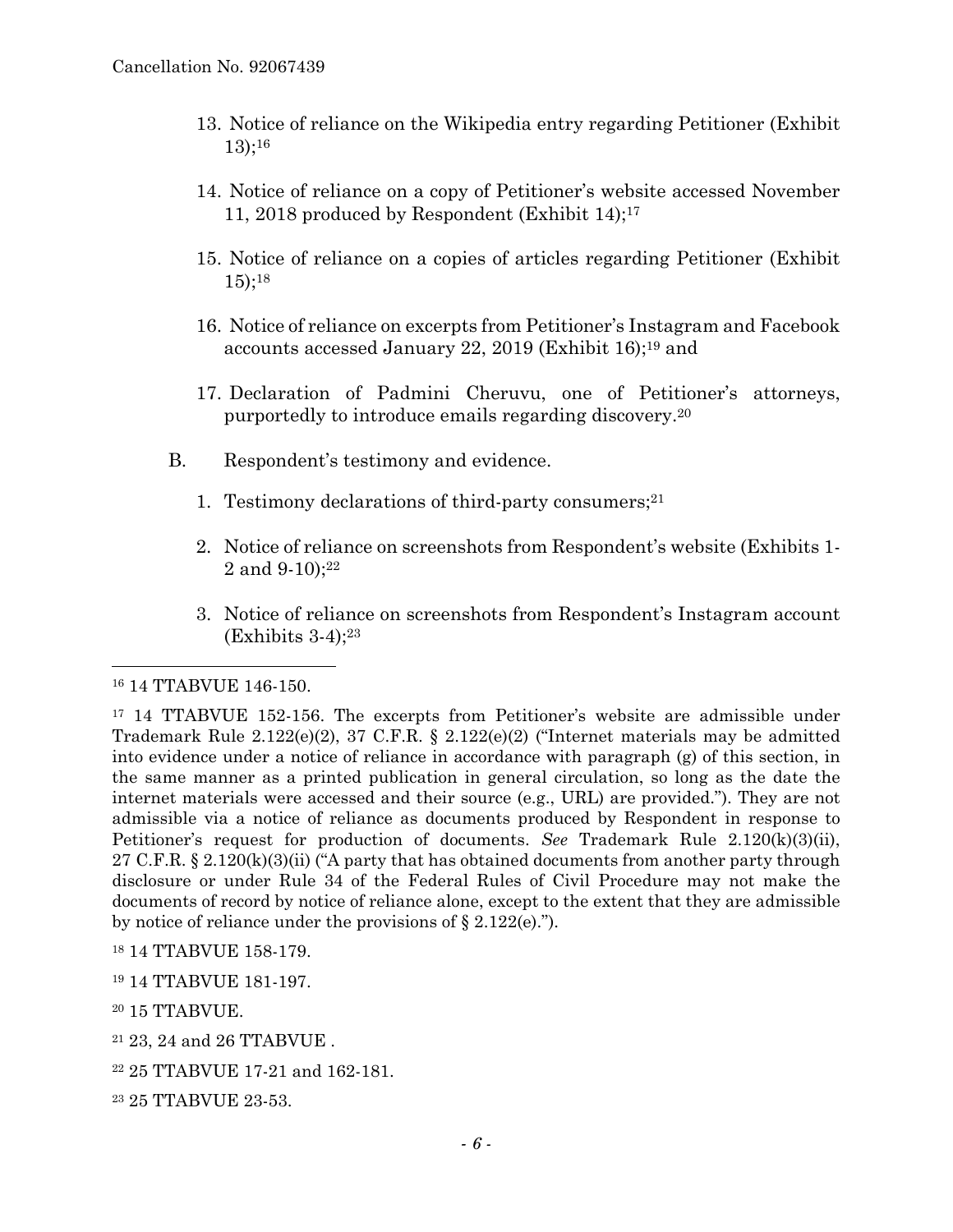- 4. Notice of reliance on screenshots from Respondent's Facebook account  $(Exhibit 5):^{24}$
- 5. Notice of reliance on screenshots from ICANDRESS2.com (Exhibit 6);25
- 6. Notice of reliance on a screenshot from the ICANDRESS2 Instagram account (Exhibit 7);26
- 7. Notice of reliance on a screenshot from Respondent's Twitter account  $(Exhibit 8)$ ;<sup>27</sup>
- 8. Notice of reliance on third-party registrations purportedly consisting of the letters DM (Exhibits 11-29);28
- 9. Notice of reliance on Wikipedia entries (Exhibits 30 and 32-81);29
- 10. Notice of reliance on an excerpt from Strunk and White, The Elements of Style (Exhibit 31);30 and
- 11. Testimony declaration of Kevin Keener, Applicant's attorney, introducing Applicant's purported invoices.31
- II. Standing

Standing is a threshold issue which plaintiffs must prove in every inter partes case. To establish standing in an opposition or cancellation proceeding, a plaintiff must show "both a 'real interest' in the proceedings as well as a 'reasonable basis' for its belief of damage." *Empresa Cubana Del Tabaco v. Gen. Cigar Co.*, 753 F.3d 1270,

1

- 30 25 TTABVUE 301-305.
- 31 27 TTABVUE (Confidential).

<sup>24 25</sup> TTABVUE 55-102.

<sup>25 25</sup> TTABVUE 104-116.

<sup>26 25</sup> TTABVIE 118-135.

<sup>27 25</sup> TTABVUE 137-160.

<sup>28 25</sup> TTABVUE 183-285.

<sup>29 25</sup> TTABVUE 287-299 and 307-673.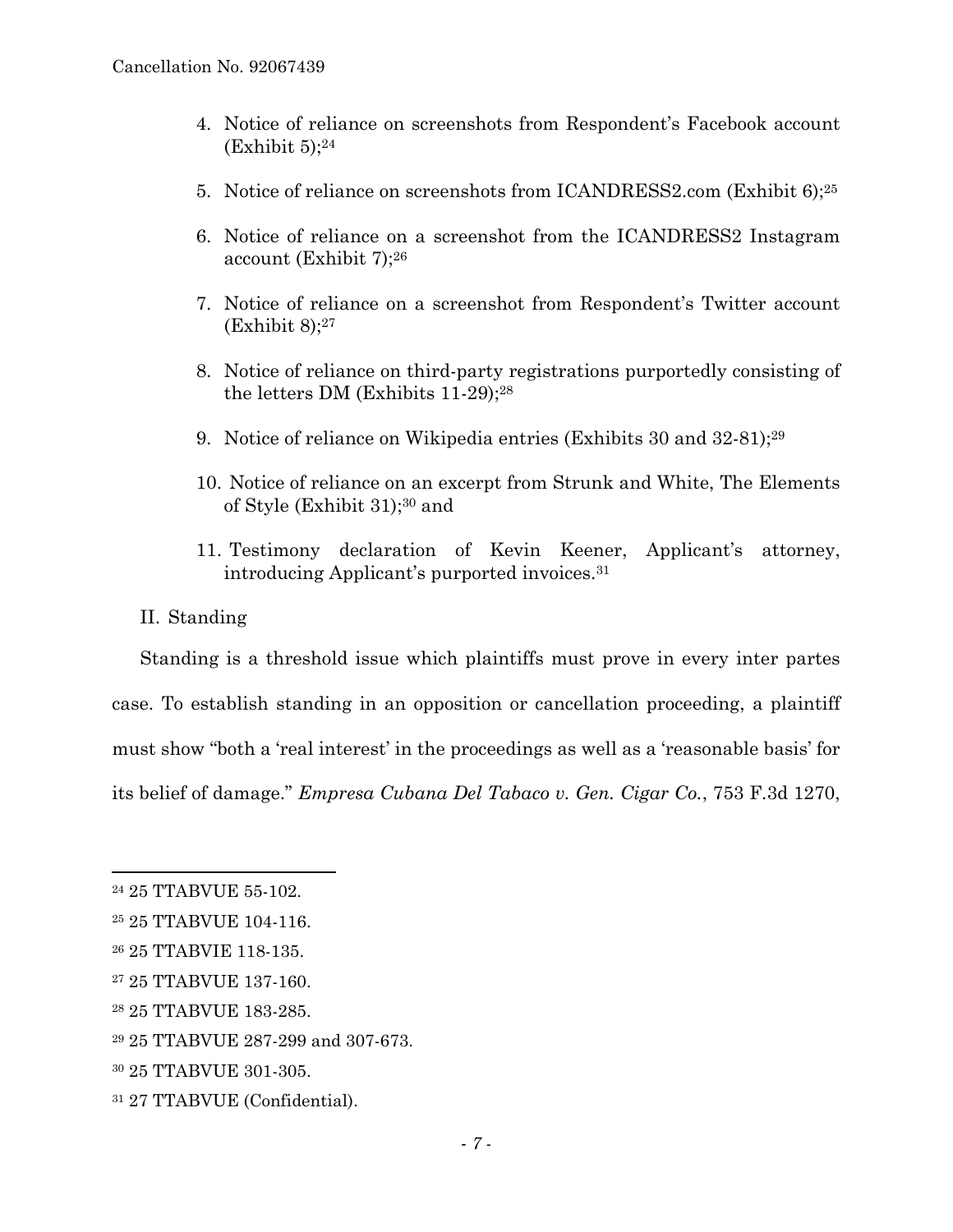111 USPQ2d 1058, 1062 (Fed. Cir. 2014) (quoting *ShutEmDown Sports, Inc., v. Lacy*, 102 USPQ2d 1036, 1041 (TTAB 2012)); *Ritchie v. Simpson*, 170 F.3d 1092, 50 USPQ2d 1023, 1025 (Fed. Cir. 1999); *Lipton Indus., Inc. v. Ralston Purina Co.*, 670 F.2d 1024, 213 USPQ 185, 189 (CCPA 1982). The Court of Appeals for the Federal Circuit has enunciated a liberal threshold for determining standing in Board proceedings. *Ritchie*, 50 USPQ2d at 1030.

Petitioner contends that it has standing but it did not cite any testimony or evidence to support that contention.32

> As the owner of The DM'S Mark, Petitioner unquestionably has a 'real interest' in challenging the registration of Registrant's DM Mark. Accordingly, there is no dispute that Petitioner has standing.33

Petitioner attached to the Petition for Cancellation a photocopy of certificate of registration for Registration No. 2364671 for the mark DM'S, in standard character form, for "footwear," in International Class 29. Respondent, in his Answer, denied that the registration is "subsisting and not abandoned."34 Attaching a photocopy of a certificate of registration to a petition of cancellation does not make it of record. *See*  Trademark Rule 2.122(d), 37 C.F.R. § 2.122(d); Trademark Rule 2.122(c), 37 C.F.R. § 2.122(c) ("Except as provided in paragraph (d)(1) of this section, an exhibit attached to a pleading is not evidence on behalf of the party to whose pleading the exhibit is attached, and must be identified and introduced in evidence as an exhibit during the

l

 $32$  Petitioner's Brief, pp. 5-6 (32 TTABVE 10-11).

<sup>33</sup> *Id.* at p. 6 (32 TTABVUE 11).

<sup>34</sup> Answer ¶2 (7 TTABVUE 3).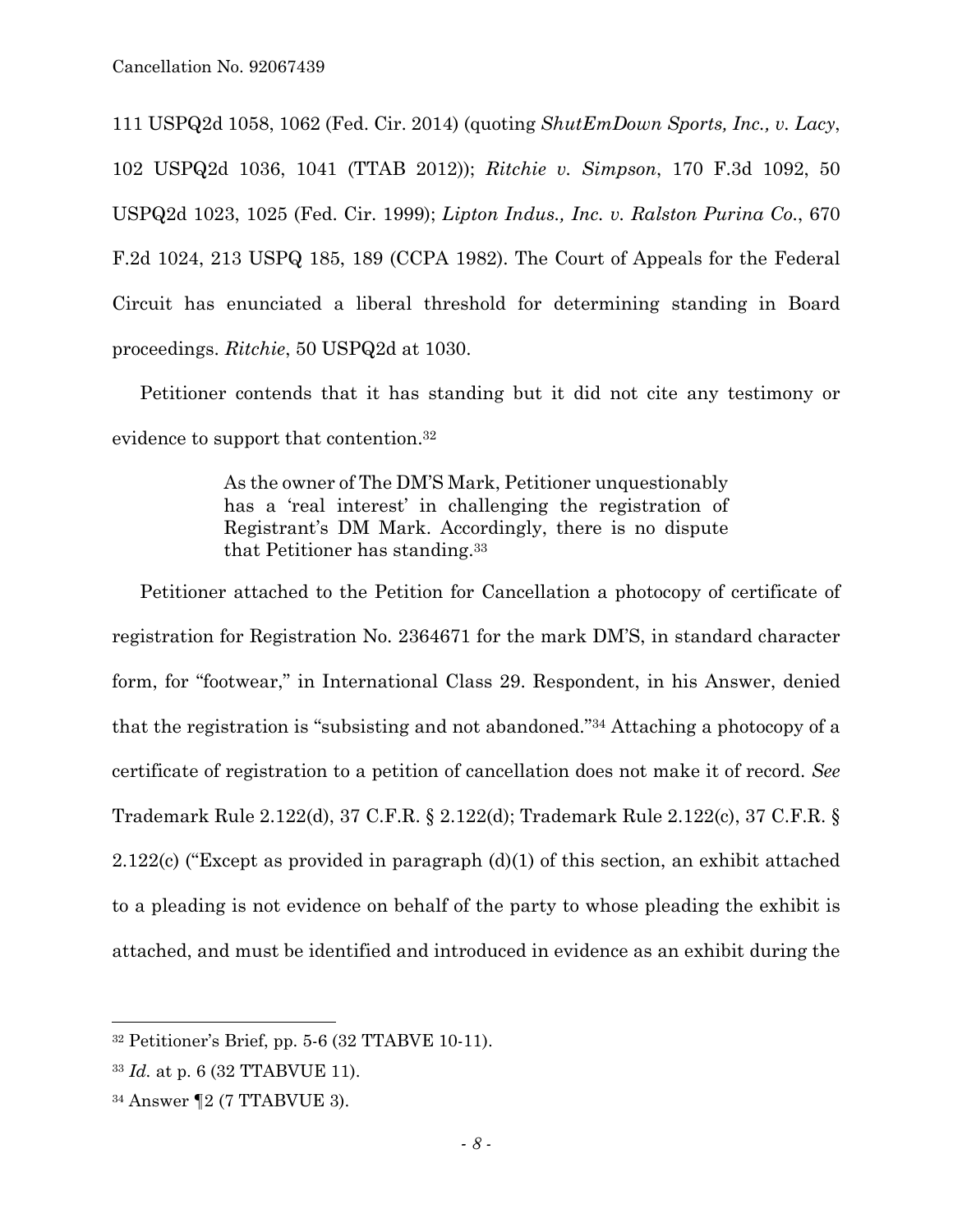period for the taking of testimony."). *See also Hewlett-Packard Co. v. Olympus Corp.*, 931 F.2d 1551, 18 USPQ2d 1710, 1713 (Fed. Cir. 1991) (opposer's pleaded registration not of record where opposer's copies of registrations submitted with notice of opposition did not show current status or title); *Sterling Jewelers Inc. v. Romance & Co.*, 110 USPQ2d 1598, 1601 (TTAB 2014) (opposer failed to comply with "'simple and clear' directives of Trademark Rule 2.122(d)" by submitting plain copy of registration attached to notice of opposition – registration not of record); *Indus. Adhesive Co. v. Borden, Inc.*, 218 USPQ 945, 947 (TTAB 1983) (photocopy of registration did not contain status and title information). Thus, Petitioner failed to introduce a copy of its pleaded registration to make it of record.

Petitioner pleaded that it "has continuously used in interstate commerce the DM'S Mark since at least as early as 1992," but failed to introduce any testimony to make that fact of record.35 Respondent averred that he "is without knowledge of the allegations in paragraph 3 of the Notice of Opposition [sic] and therefore denies the same."36

Petitioner introduced the Wikipedia entry regarding Petitioner, an excerpt from Petitioner's website, copies of news articles regarding Petitioner, and excerpts from Petitioner's Facebook and Instagram accounts. However, Internet evidence is admissible only to show what has been printed, not for the truth of what has been printed. *Safer Inc. v. OMS Investments, Inc.,* 94 USPQ2d 1031, 1040 (TTAB 2010).

1

<sup>35</sup> Petition for Cancellation ¶3 (1 TTABVUE 4).

<sup>36</sup> Answer ¶3 (7 TTABVUE 3).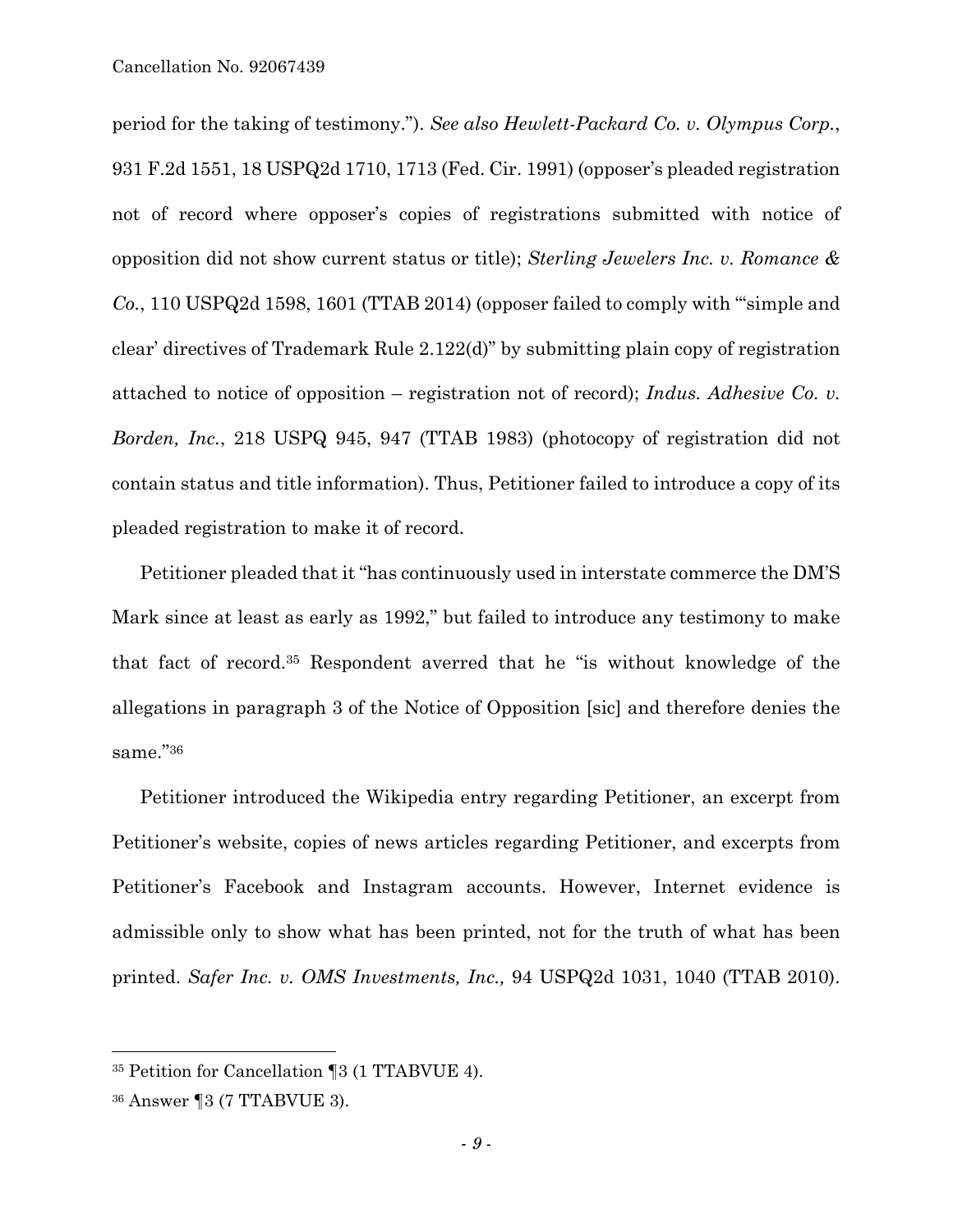*See also WeaponX Performance Prods. Ltd. v. Weapon X Motorsports, Inc.,* 126 USPQ2d 1034, 1038 (TTAB 2018) (although Internet evidence is admissible, it is "hearsay and may not be relied upon for the truth of the matters asserted therein."); *Couch/Braunsdorf Affinity, Inc. v. 12 Interactive, LLC*, 110 USPQ2d 1458, 1467 n.30 (TTAB 2014); *Calypso Tech., Inc. v. Calypso Capital Mgmt., LP,* 100 USPQ2d 1213, 1219 (TTAB 2011) ("In particular, with respect to articles and other material published on websites or in publications, we have considered them only for the fact that they have been published and may have been viewed, but not for the truth of the statements made in them."). *Compare Swiss Watch Int'l Inc. v. Fed'n of the Swiss Watch Indus.,* 101 USPQ2d 1731, 1735 11 (TTAB 2012) (Internet printouts submitted as exhibits to testimony are not hearsay).

In addition, the Notice of Reliance states, "Exhibit 14 consists of screenshots taken from Petitioner's website and produced by Registrant on or around November 11, 2018 with the bates numbers Dejon\_000835- Dejon\_000839." The statement in the Notice of Reliance does not aid Petitioner because (i) Petitioner offered this evidence to establish (1) the proximity of Petitioner's and Registrant's goods; and (2) overlap of consumers and trade channels, not standing, and (ii) it is a statement signed by Petitioner's attorney and not by a sworn witness. Attorney statements are not evidence." *Cai v. Diamond Hong, Inc.*, 901 F.3d 1367, 127 USPQ2d 1797, 1800 (Fed. Cir. 2018), *quoting Enzo Biochem, Inc. v. Gen-Probe Inc.*, 424 F.3d 1276, 1284 (Fed. Cir. 2005).